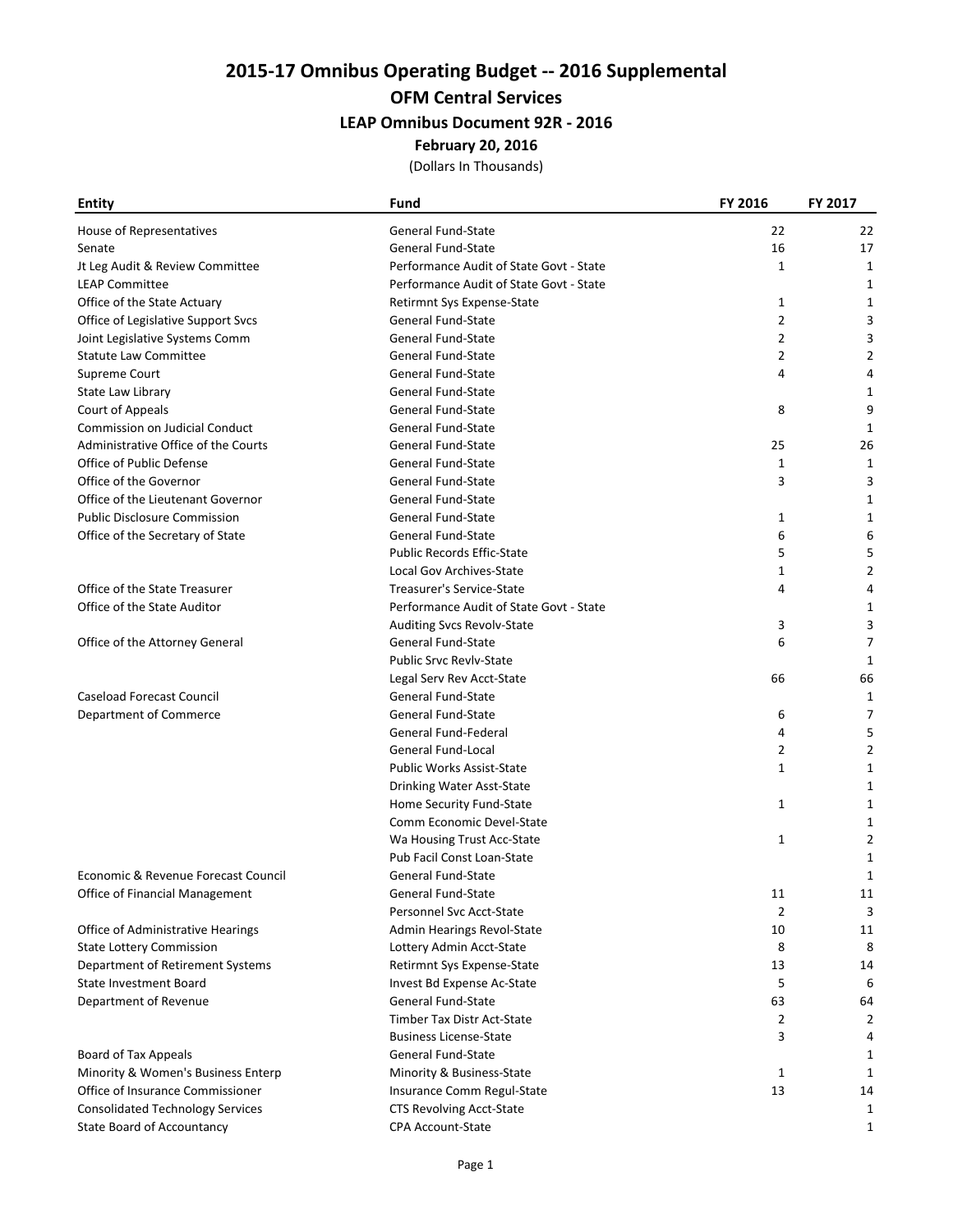2015-17 Omnibus Operating Budget -- 2016 Supplemental

# OFM Central Services

## LEAP Omnibus Document 92R - 2016

#### February 20, 2016

(Dollars In Thousands)

| <b>Entity</b>                             | Fund                              | FY 2016        | FY 2017        |
|-------------------------------------------|-----------------------------------|----------------|----------------|
| Dept of Enterprise Services               | <b>Building Code Cncl-State</b>   |                | 1              |
| Washington Horse Racing Commission        | Horse Racing Commsn-State         | 1              | 1              |
| Liquor and Cannabis Board                 | Dedicated Marijuana-State         | 3              | 4              |
|                                           | Liquor Revolving Acc-State        | 15             | 15             |
| Utilities and Transportation Comm         | General Fund-Local                |                | 1              |
|                                           | <b>Public Srvc Revlv-State</b>    | 8              | 8              |
|                                           | Pipeline Safety-State             |                | 1              |
| <b>Military Department</b>                | Disaster Response-State           | 19             | 19             |
| <b>Public Employment Relations Comm</b>   | <b>General Fund-State</b>         | 1              | 1              |
|                                           | Personnel Svc Acct-State          |                | 1              |
| Archaeology & Historic Preservation       | General Fund-State                | 1              | 1              |
| WA State Health Care Authority            | <b>General Fund-State</b>         | 28             | 29             |
|                                           | General Fund-Federal              | 32             | 33             |
|                                           | St Hlth Care Admn Ac-State        | 6              | 6              |
| Human Rights Commission                   | <b>General Fund-State</b>         | $\mathbf{1}$   | $\overline{2}$ |
| <b>Bd of Industrial Insurance Appeals</b> | <b>Accident Account-State</b>     | 5              | 5              |
|                                           | <b>Medical Aid Account-State</b>  | 5              | 5              |
| <b>Criminal Justice Training Comm</b>     | General Fund-State                | 2              | 3              |
| Department of Labor and Industries        | General Fund-State                | 2              | $\overline{2}$ |
|                                           | <b>Electrical License-State</b>   | $\overline{2}$ | $\overline{2}$ |
|                                           | <b>Accident Account-State</b>     | 91             | 93             |
|                                           | <b>Medical Aid Account-State</b>  | 81             | 82             |
| Department of Health                      | General Fund-State                | 11             | 12             |
|                                           | General Fund-Federal              | 52             | 52             |
|                                           | General Fund-Local                | 13             | 13             |
|                                           | Health Prfessns Acct-State        | 14             | 15             |
|                                           | Safe Drink Wtr Acct-State         |                | 1              |
|                                           | Drinking Water Assis-Federal      | 3              | 3              |
|                                           | <b>State Toxics Control-State</b> |                | 1              |
|                                           | Med Test Site Licen-State         |                | 1              |
| Department of Veterans' Affairs           | <b>General Fund-State</b>         | 5              | 6              |
|                                           | General Fund-Federal              | 27             | 27             |
|                                           | <b>General Fund-Local</b>         | 11             | 12             |
| Department of Corrections                 | General Fund-State                | 513            | 519            |
| Dept of Services for the Blind            | General Fund-State                | $\mathbf{1}$   | 1              |
|                                           | General Fund-Federal              | 4              | 4              |
| <b>Employment Security Department</b>     | General Fund-Federal              | 5              | 5              |
|                                           | General Fund-Local                |                |                |
|                                           | Unemploy Comp Admin-Federal       | 1<br>59        | 1<br>60        |
|                                           | Admin Contingen Acct-State        | 9              | 10             |
|                                           | <b>Employment Service-State</b>   | 10             | 11             |
| Dept of Social and Health Services        | General Fund-State                | 868            | 879            |
|                                           | General Fund-Federal              | 190            | 193            |
| Department of Ecology                     | General Fund-State                | 17             | 17             |
|                                           | Waste Reduct/Recycle-State        | 3              | 3              |
|                                           | <b>State Toxics Control-State</b> | 42             | 42             |
|                                           | <b>Water Quality Permit-State</b> | 14             | 15             |
|                                           | Environ Legacy Stwd-State         | 9              | 10             |
|                                           | Hazardous Waste-State             | 2              | 3              |
|                                           | Radioactive Mixed-State           | 5              | 6              |
|                                           | Oil Spill Prevn Acct-State        | $\overline{2}$ | 3              |
| WA Pollution Liab Insurance Program       | Pollution Liab Insur-State        |                | $\mathbf{1}$   |
|                                           |                                   |                |                |